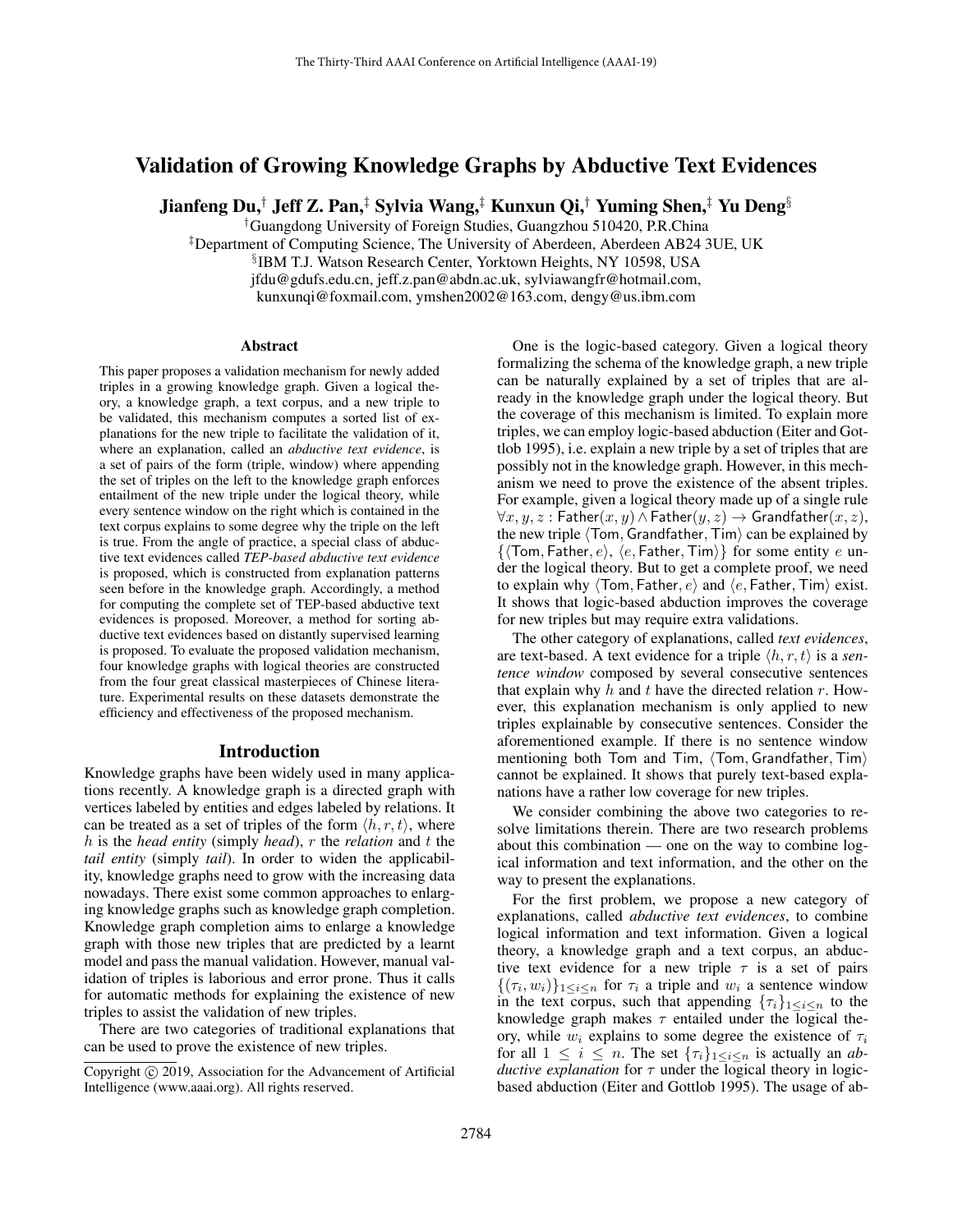ductive text evidences gives more chances to explain a new triple. Consider the aforementioned example again. Even when none of the sentence windows mentions both Tom and Tim,  $\langle$ Tom, Grandfather, Tim $\rangle$  can still be explained by an abductive text evidence  $\{(\langle \text{Tom}, \text{Father}, e \rangle, w_1),\}$  $(\langle e, \text{Father}, \text{Tim} \rangle, w_2)$  for e an entity, and  $w_1$  and  $w_2$  sentence windows respectively explaining to some degree why  $\langle$ Tom, Father,  $e$  and  $\langle e,$  Father, Tim $\rangle$  exist.

To make explanations as concise as possible, we consider only subset-minimal abductive explanations, simply called *mina-explanations*. Computing the complete set of minaexplanations is still impractical because the number of minaexplanations can be easily exponential in the number of entities. Take for example a knowledge graph with  $N$  entities  $\{v_i\}_{1\leq i\leq N}$  but without triples of the form edge $(v_i, v_j)$ , a new triple path $(v_1, v_N)$ , and a logical theory composed by two rules  $\forall x, y, z : \text{path}(x, y) \land \text{path}(y, z) \rightarrow \text{path}(x, z)$ and  $\forall x, y$  : edge $(x, y) \rightarrow \text{path}(x, y)$ , then there will be  $(N-2)!$  mina-explanations of the form  $\{\text{edge}(v_1, v_{k_1}), \ldots,$  $\mathsf{edge}(v_{k_i}, v_{k_{i+1}}), \ldots, \, \mathsf{edge}(v_{k_{N-2}}, v_N) \}$  for  $\mathsf{path}(v_1, v_N),$ where  $(k_1, \ldots, k_{N-2})$  is a permutation of  $(2, \ldots, N-1)$ .

To reduce the number of mina-explanations to be computed, we assume that a pragmatic explanation should be instantiated from an *explanation pattern* seen before and be supported by the text corpus. An explanation pattern  $P$  is a set of *lifted triples* which are almost the same as triples except that all entities therein are replaced with variables. P is said to be *seen before* in a knowledge graph for a lifted triple  $\langle x, r, y \rangle$  if there is a *differentiated substitution*  $\theta$  for P making  $P\theta$  a minimal subset of the knowledge graph that entails  $\langle x\theta, r, y\theta \rangle$  under the logical theory, where a differentiated substitution for  $P$  replaces different variables in  $P$  with different entities. Moreover, given a text corpus composed of sentence windows, an explanation is required to consist of only triples  $\langle h, r, t \rangle$  such that a mention of h and a mention of t co-occur in at least one sentence window, since this kind of explanations can directly be extended to abductive text evidences. Roughly speaking, a mina-explanation for a new triple is called a *text and explanation pattern based explanation* (simply *TEP-based explanation*) if it is derived from an explanation pattern seen before in the given knowledge graph and consists of only triples  $\langle h, r, t \rangle$  such that a mention of  $h$  and a mention of  $t$  co-occur in a sentence window in the given text corpus. Accordingly, we call an abductive text evidence extended from a TEP-based explanation under the same text corpus a *TEP-based abductive text evidence*. We then propose a method for computing the complete set of TEP-based abductive text evidences.

For the second problem, we aim to present TEP-based abductive text evidences in an order that prefers more explicable sentence windows so that anyone who wants to validate a new triple can merely focus on high-rank explanations. To avoid laborious annotation, we adapt a distantly supervised method for relation extraction (Lin et al. 2016) to estimate, for every pair  $(\tau, w)$  in an abductive text evidence, to what degree the sentence window  $w$  explains the existence of the triple  $\tau$ . We then propose a total order for sorting all TEPbased abductive text evidences that are extended from the same TEP-based explanation.

To evaluate the proposed mechanism for validating new triples, we construct four knowledge graphs and their corresponding logical theories from the text corpora that we are familiar with, which are the four great classical masterpieces of Chinese literature. We divide each knowledge graph into a training set and a test set, where triples in the test set are all treated as new triples. To validate every triple in the test set, we compute all TEP-based abductive text evidences for it and sort them in a variant of the proposed total order. Experimental results show that the computation of TEP-based abductive text evidences is efficient while the proposed total order is more effective than other variants (including the random order) in ranking true explanations at top places.

## **Preliminaries**

This work considers only logical theories that are expressed in first-order logic. Such a logical theory is a set of rules R of the form  $\forall \vec{x} : \phi(\vec{x}) \rightarrow \exists \vec{y} \; \phi(\vec{x}, \vec{y})$ , where  $\phi(\vec{x})$  is a conjunction of atoms on the universally quantified variables  $\vec{x}$ , and  $\varphi(\vec{x}, \vec{y})$  is a disjunction of atoms on both  $\vec{x}$  and the existentially quantified variables  $\vec{y}$ . The part of R at the left (resp. right) of  $\rightarrow$  is called the *body* (resp. *head*) of R. By  $body(R)$  (resp. head(R)) we denote the set of atoms in the body (resp. head) of R. If the head of R has no atoms,  $R$ is also called a *constraint* while the empty head is written as  $\perp$ . If the head of R has a single atom without existentially quantified variables, R is also called a *datalog* rule. For brevity, in this paper we present our work with the Horn fragment of first-order logic, although the proposed methods can be applied to other fragments such as description logics (DLs) (Baader et al. 2003). We simply call a set of datalog rules and constraints a *Horn theory*, which may contain constants. A knowledge graph can be treated as a set of ground rules with empty bodies, or simply a set of ground atoms, by rewriting triples  $\langle h, r, t \rangle$  to ground atoms  $r(h, t)$ , where entity-type triples of the form  $\langle e, \text{type}, t \rangle$  (meaning e has a type t) are also rewritten to type $(e, t)$  as other triples.

A *model* of a Horn theory  $T$  is a set S of ground atoms such that (1) body $(R) \theta \subseteq S$  implies head $(R) \theta \cap S \neq \emptyset$  for any datalog rule  $R \in \mathcal{T}$  and any ground substitution  $\theta$  for  $var(R)$ , and (2) body $(R) \theta \not\subseteq S$  for any constraint  $R \in \mathcal{T}$ and any ground substitution  $\theta$  for  $var(R)$ , where a *ground substitution* for a symbol maps all variables in the symbol to constants, and  $var(R)$  denotes the set of variables in R. A model of the union  $K$  of a knowledge graph  $G$  and a Horn theory  $T$  is a model of  $T$  that includes  $G$ . The union  $K$  is said to be *consistent* if it has a model, which means that  $K$ has a unique least model since  $T$  is Horn. We say a triple is *entailed* by a knowledge graph  $G$  under a Horn theory T, or *entailed* by  $\mathcal{G} \cup \mathcal{T}$ , if the triple is in the unique least model of  $\mathcal{G} \cup \mathcal{T}$ . Given an *observation* which is a triple  $\tau$ , a knowledge graph G and a Horn theory  $\mathcal T$  such that  $\mathcal G \cup \mathcal T$  is consistent, an *abductive explanation*  $\mathcal E$  for  $\tau$  in  $\mathcal G$  under  $\mathcal T$  is a set of triples constructed from entities in G such that (1)  $\tau$ is entailed by  $\mathcal{G} \cup \mathcal{E}$  under  $\mathcal{T}$ , and (2)  $\mathcal{G} \cup \mathcal{E} \cup \mathcal{T}$  is consistent. E is further called a *subset-minimal abductive explanation* (simply *mina-explanation*) for  $\tau$  in  $\mathcal G$  under  $\mathcal T$  if there is no proper subset of  $\mathcal E$  that is also an abductive explanation for  $\tau$  in G under T.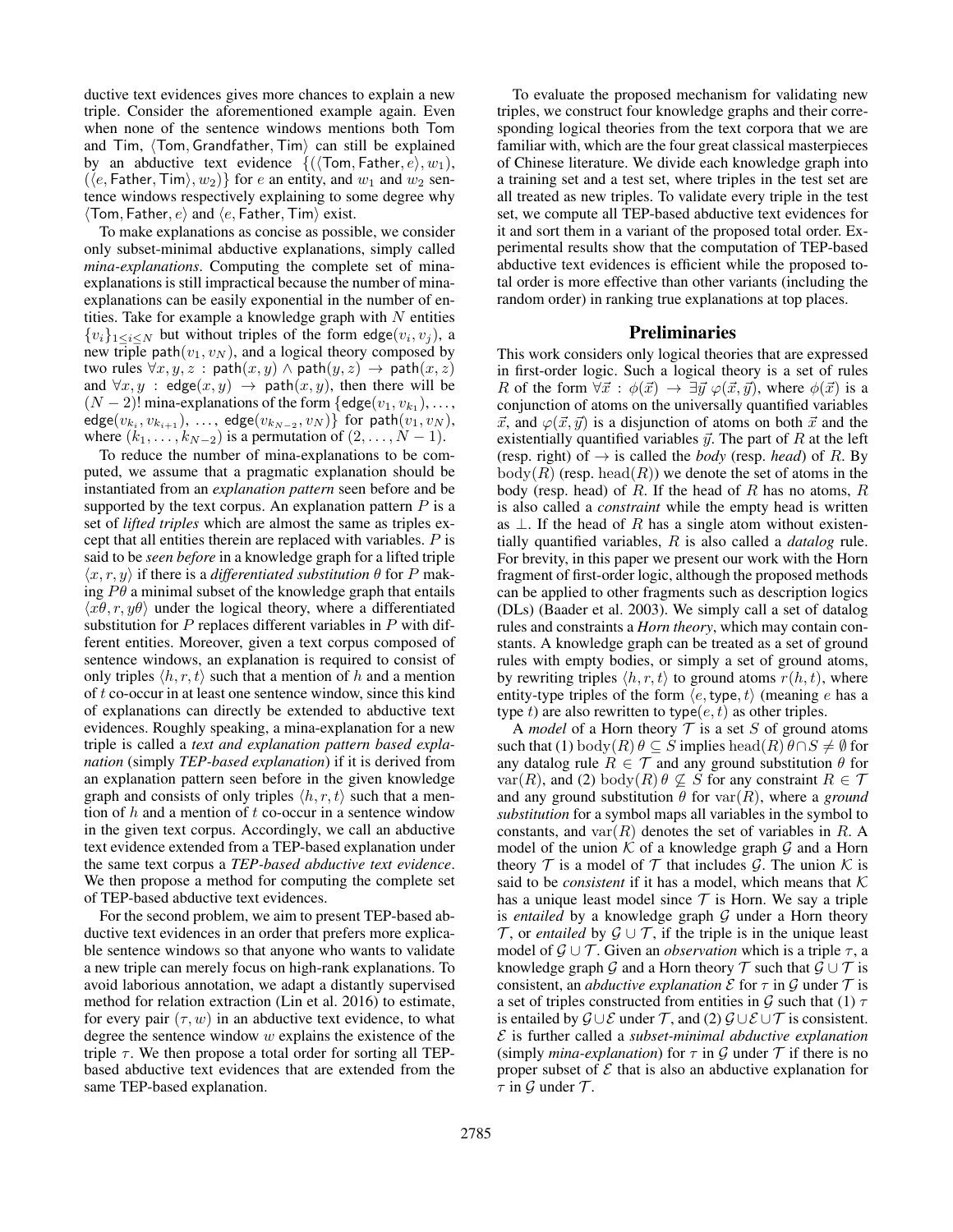## A Validation Mechanism for New Triples

To maintain high quality for a growing knowledge graph, it is crucial to find explanations to prove the existence of any new triple to be added. As discussed in Introduction, although abductive explanations can be used to prove a large number of new triples through a background logical theory, the absent triples in an abductive explanation need to be further validated. Fortunately, text-based explanations can be used to prove these absent triples. Thus we propose below a new kind of explanations which integrates text-based explanations into abductive explanations, where a *sentence window* is a text composed by several consecutive sentences.

**Definition 1 (abductive text evidence)** Given a triple  $\tau$ , a knowledge graph  $\mathcal{G}$ , a Horn theory  $\mathcal{T}$  and a text corpus  $\mathcal{C}$ composed of sentence windows, such that  $\mathcal{G} \cup \{\tau\} \cup \mathcal{T}$  is consistent, an *abductive text evidence* for  $\tau$  is a set of pairs  $\{(\tau_i, w_i)\}_{1 \leq i \leq n}$  such that  $\{\tau_i\}_{1 \leq i \leq n}$  is an abductive explanation for  $\tau$  in  $\mathcal G$  under  $\mathcal T$ , while for all  $1 \leq i \leq n$ ,  $\tau_i \notin \mathcal G$ ,  $w_i \in \mathcal{C}$  and  $w_i$  explains to some degree the existence of  $\tau_i$ .

The above definition is not given rigorously as "to some degree" is not well-defined. More importantly, computing all abductive text evidences for a triple is often impractical since it requires to compute all abductive explanations. It has been shown in Introduction that the number of minaexplanations can be up to exponential in the number of entities that appear in the knowledge graph. Hence, we need to introduce a special class of abductive text evidences which is defined rigorously and is easy to compute.

By observing that practical logical reasoning often follows fixed patterns, we assume that practical abduction can be a mimic of deductive reasoning in the same knowledge graph; i.e., every explanation-observation pair used in practice, say  $(\mathcal{E}, \tau)$ , is copied from some  $(\mathcal{E}', \tau')$  by substituting entities and removing entailed triples, where  $\tau'$  is a triple and  $\mathcal{E}'$  is a minimal subset of the knowledge graph that entails  $\tau'$ . To define such mina-explanations, we introduce a notion of pattern defined below, where a *differentiated substitution* is a ground substitution that maps different variables to different entities, and a *lifted triple* is a triple whose head and tail are both variables.

**Definition 2 (SBE-pattern)** Given a knowledge graph  $\mathcal{G}$ , a Horn theory  $T$  and a lifted triple  $\rho$ , a set P of lifted triples is called an *explanation pattern seen before* (simply *SBEpattern*) in G for  $\rho$  under  $\mathcal T$  if there exists a differentiated substitution  $\theta$  for P such that  $P\theta$  is a minimal subset of G that entails  $\varrho\theta$  under  $\mathcal{T}$ .

Example 1 Let lt be short for less then. Consider a knowledge graph  $\mathcal{G} = \{\langle a, \mathsf{lt}, b \rangle, \langle a, \mathsf{lt}, c \rangle, \langle b, \mathsf{lt}, d \rangle, \langle c, \mathsf{lt}, e \rangle, \langle d, \mathsf{lt},$ f)} and a Horn theory  $\mathcal T$  consisting of two rules  $\forall x, y, z$ :  $lt(x, y) \wedge \text{lt}(y, z) \rightarrow \text{lt}(x, z)$  and  $\forall x, y : \text{lt}(x, y) \wedge \text{lt}(y, x) \rightarrow$ ⊥. There are exactly three SBE-patterns in  $\mathcal G$  for  $\langle x, \mathsf{It}, y \rangle$ under T. They are  $P_1 = \{\langle x, \mathsf{It}, y \rangle\}, P_2 = \{\langle x, \mathsf{It}, v_1 \rangle,$  $\langle v_1, \text{lt}, y \rangle$  and  $P_3 = {\langle x, \text{lt}, v_1 \rangle, \langle v_1, \text{lt}, v_2 \rangle, \langle v_2, \text{lt}, y \rangle}.$ 

Under our assumption, every desirable mina-explanation should be obtained by applying a differentiated substitution to an SBE-pattern and removing entailed triples from the substituted result. Moreover, every triple  $\tau$  in a desirable

mina-explanation should be explained to some degree by a sentence window. A condition probably fulfilling this requirement is that a mention of the head of  $\tau$  and a mention of the tail of  $\tau$  co-occur in a sentence window. This condition may not work well for entity-type triples of the form  $\langle e, \text{type}, t \rangle$  since a sentence window explaining  $\langle e, \text{type}, t \rangle$ may often not mention any surface names about  $t$ . We will leave this problem in our future work. In the current work we introduce a class of desirable mina-explanations defined below according to the above condition, where  $\text{lift}(\tau)$  denotes a lifted triple obtained from a triple  $\tau$  by replacing different entities with different variables, and  $h(\tau)$  and  $t(\tau)$  respectively denote the head and tail of  $\tau$ .

**Definition 3 (TEP-based explanation)** Given a triple  $\tau$ , a knowledge graph  $\mathcal{G}$ , a Horn theory  $\mathcal{T}$ , a set  $\mathcal{C}$  of sentence windows, and a function  $f$  mapping entities in  $\mathcal G$  to mention sets, such that  $\mathcal{G} \cup {\tau} \cup \mathcal{T}$  is consistent, a mina-explanation  $\mathcal E$  for  $\tau$  in  $\mathcal G$  under  $\mathcal T$  is called a *text and explanation pattern based explanation* (simply *TEP-based explanation*) for τ wrt  $(G, \mathcal{T}, \mathcal{C}, f)$  if there is an SBE-pattern P in G for lift( $\tau$ ) under  $\mathcal T$  and a differentiated substitution  $\theta$  for P such that  $\mathcal{E} \subseteq P\theta$  and every triple in  $P\theta \setminus \mathcal{E}$  is entailed by  $\mathcal{G} \cup \mathcal{T}$ , while for every triple  $\tau' \in \mathcal{E}$ , there is a mention  $m_h \in f(h(\tau'))$ , a mention  $m_t \in f(\mathfrak{t}(\tau'))$  and a sentence window  $w \in \mathcal{C}$  such that  $m_h$  and  $m_t$  co-occur in w.

**Example 2** Continue with Example 1. Let  $C = \{^{\omega}c \text{ and } c\}$ d are comparable", "e is smaller than  $f$ "} be a text corpus, and  $f(x) = \{x\}$  be a mapping function from entities to mention sets. For the observation  $\langle c, \mathsf{It}, f \rangle$  there are exactly two TEP-based explanations wrt  $(\mathcal{G}, \mathcal{T}, \mathcal{C}, f)$ . They are  $\mathcal{E}_1 = \{\langle c, \mathsf{lt}, d \rangle\}$  and  $\mathcal{E}_2 = \{\langle e, \mathsf{lt}, f \rangle\}$ . Both of them can be derived from  $P_2$ . In fact, there are also other three mina-explanations derivable from the SBE-patterns, namely  $\mathcal{E}_3 = \{\langle c, \mathsf{lt}, f \rangle\}, \mathcal{E}_4 = \{\langle c, \mathsf{lt}, b \rangle\}$  and  $\mathcal{E}_5 = \{\langle e, \mathsf{lt}, d \rangle\}.$  But they are not supported by sentence windows in  $\mathcal{C}$ .

Based on Definition 3, we accordingly define a special class of abductive text evidences below.

Definition 4 (TEP-based abductive text evidence) Given a triple  $\tau$ , a knowledge graph  $\mathcal{G}$ , a Horn theory  $\mathcal{T}$ , a set  $\mathcal{C}$ of sentence windows, and a function  $f$  mapping entities in G to mention sets, such that  $\mathcal{G} \cup \{\tau\} \cup \mathcal{T}$  is consistent, a *TEP-based abductive text evidence* for  $\tau$  wrt  $(\mathcal{G}, \mathcal{T}, \mathcal{C}, f)$ is a set of pairs  $\{(\tau_i, w_i)\}_{1 \leq i \leq n}$  such that  $\{\tau_i\}_{1 \leq i \leq n}$  is a TEP-based explanation for  $\tau$  wrt  $(\mathcal{G}, \mathcal{T}, \mathcal{C}, f)$ , while for all  $1 \leq i \leq n$ ,  $w_i \in \mathcal{C}$  and there is  $m_h \in f(h(\tau_i))$  and  $m_t \in f(\mathsf{t}(\tau_i))$  such that  $m_h$  and  $m_t$  co-occur in  $w_i$ .

TEP-based abductive text evidence can be treated as a special class of abductive text evidences, because a sentence window mentioning both the head and the tail of a triple explains to some degree the existence of the triple. This special class is defined rigorously and can be computed in a practical way described by the algorithm in Figure 1.

The undefined notations in Figure 1 are explained as follows. ComputeEntailments( $G, T$ ) returns the set of triples entailed by  $G$  under  $T$ , which can be rewritten from the unique least model M of  $\mathcal{G} \cup \mathcal{T}$  by treating ground atoms as triples since  $\mathcal T$  is Horn, where M is the least fix-point of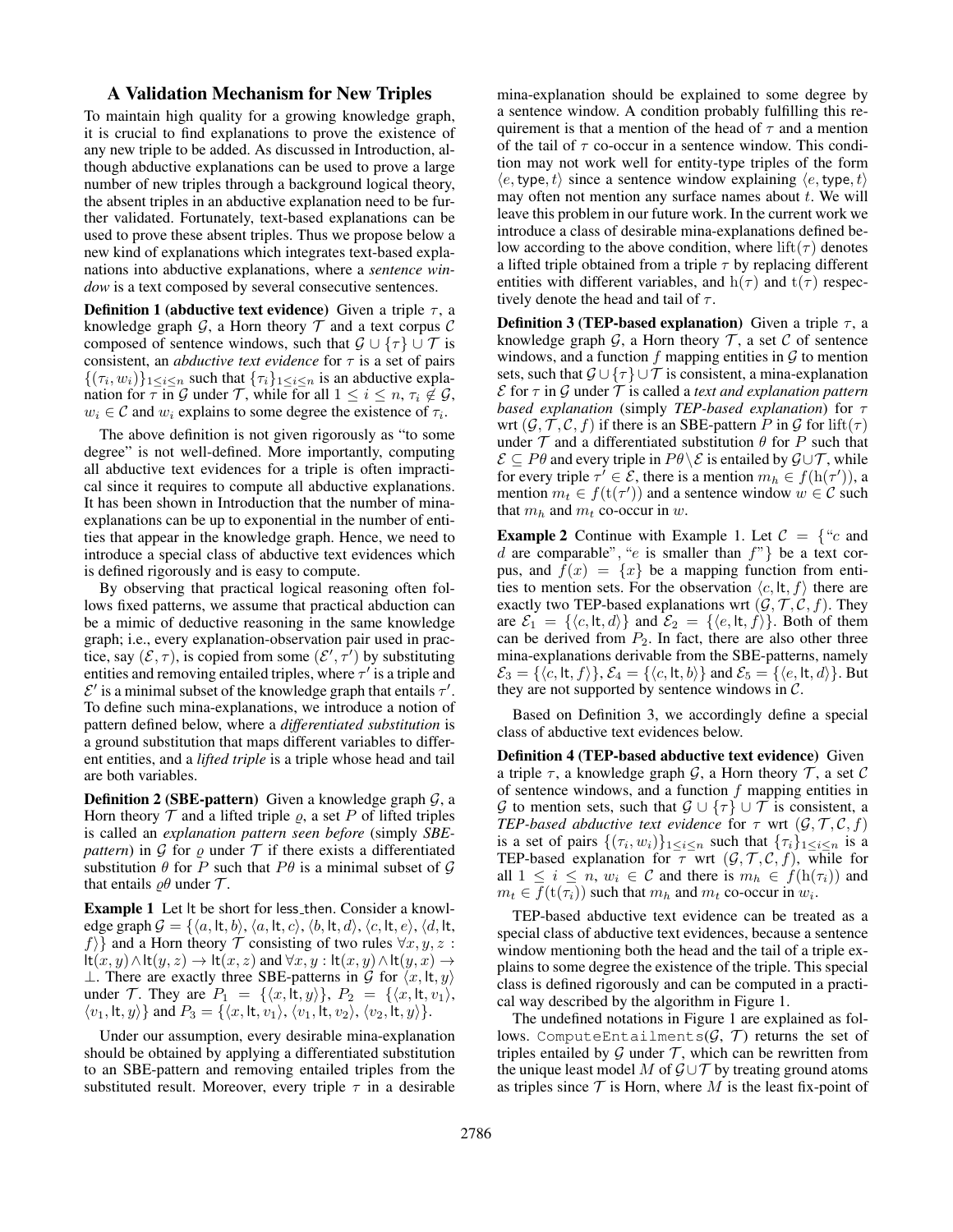Algorithm. ComputeExplanations( $\langle h, r, t \rangle$ ,  $\mathcal{G}, \mathcal{T}, \mathcal{C}, f$ )

**Input:** An observation  $\langle h, r, t \rangle$ , a knowledge graph G, a Horn theory  $\mathcal T$ , a set  $\mathcal C$  of sentence windows, and a function  $f$  mapping entities in  $G$  to mention sets.

Output: The complete set of TEP-based abductive text evidences for  $\langle h, r, t \rangle$  wrt  $(\overline{G}, \mathcal{T}, \mathcal{C}, f)$ .

1:  $\mathcal{G}^+$   $\leftarrow$  ComputeEntailments( $\mathcal{G}, \mathcal{T}$ );

2: if  $\langle h, r, t \rangle \in \mathcal{G}^+$  then return  $\{\emptyset\};$ 

3:  $\Xi \leftarrow \emptyset; \Delta \leftarrow \emptyset;$ 

- 4: for each  $\langle h', r, t' \rangle \in \mathcal{G}^+$  and each minimal subset S of G that entails  $\langle h', r, t' \rangle$  under  $\mathcal{T}$  do  $\Xi \leftarrow \Xi \cup \{ \text{lift}(S, h' \mapsto x, t' \mapsto y) \};$
- 5: for each  $P \in \Xi$ , each bipartition  $(P_1, P_2)$  of P s.t.  $P_2 \neq \emptyset$ , each  $\{x \mapsto h, y \mapsto t\}$ -compatible differentiated substitution  $\theta$ for  $P_1$  s.t.  $P_1 \theta \subseteq \mathcal{G}^+$ , and each  $\theta$ -compatible differentiated substitution  $\sigma$  for  $P_2$  s.t.  $P_2\sigma \cap \mathcal{G}^+ = \emptyset$  do

6: if  $\mathcal{G} \cup P_2 \sigma \cup \mathcal{T}$  is consistent and  $\langle h, r, t \rangle \in \text{ComputeEntailments}(\mathcal{G} \cup P_2 \sigma, \mathcal{T})$ and  $\langle h, r, t \rangle \notin \text{ComputeEntailments}(\mathcal{G} \cup S, \mathcal{T})$  for all

 $S \in sub<sub>1</sub>(P<sub>2</sub>\sigma)$  then 7:  $\Delta \leftarrow \Delta \cup \{ \{ (\tau_1, w_1), \ldots, (\tau_n, w_n) \} \mid \{ \tau_1, \ldots, \tau_n \} =$ 

 $P_2\sigma, w_1 \in \mathcal{C}, \ldots, w_n \in \mathcal{C}, \forall 1 \leq i \leq n \ \exists m_h \in f(h(\tau_i)),$  $m_t \in f(\mathfrak{t}(\tau_i)) : m_h$  and  $m_t$  co-occur in  $w_i$  ; 8: return ∆;

Figure 1: Computing all TEP-based abductive text evidences

 $M^{(t)}$  defined by  $M^{(0)} = G$  and for  $t > 0$ ,

$$
M^{(t)} = M^{(t-1)} \cup \bigcup_{R \in \mathcal{T}, \text{body}(R)\theta \subseteq M^{(t-1)}} \text{head}(R)\theta.
$$

For a set S of triples,  $\text{lift}(S, h' \mapsto x, t' \mapsto y)$  returns a set of lifted triples obtained from  $S$  by replacing  $h'$  with  $x, t'$ with  $y$ , and other different entities with different variables, whereas  $\text{sub}_1(S)$  returns the set of all subsets of S that are obtained from S by removing one triple. Given a differentiated substitution θ, a θ*-compatible* differentiated substitution is a differentiated substitution extended from  $\theta$ ; i.e., it is a superset of  $\theta$  when  $\theta$  is treated as a set of replacements. A pair  $(P_1, P_2)$  of sets of lifted triples is called a *bipartition* of a set P of lifted triples if  $P_1 \cup P_2 = P$  and  $P_1 \cap P_2 = \emptyset$ .

The algorithm in Figure 1 works as follows. If  $\langle h, r, t \rangle$  is entailed by  $G$  under  $T$ , there is only an empty TEP-based abductive text evidence for  $\langle h, r, t \rangle$  (line 2). Otherwise, the set  $\Xi$  of SBE-patterns in G for  $\langle x, r, y \rangle$  under  $\mathcal T$  is computed (line 4). The SBE-patterns are derived from all minimal subsets of G entailing  $\langle h', r, t' \rangle$  under T (simply called *justifications* for  $\langle h', r, t' \rangle$  for every triple  $\langle h', r, t' \rangle$  entailed by  $\mathcal G$ under  $\mathcal T$ , according to Definition 2. The set of justifications for an entailment can be efficiently computed by the method proposed in (Kalyanpur et al. 2007) and can be further optimized by justification-preserving module extraction (Du, Qi, and Ji 2009) or by the MapReduce technology (Wu, Qi, and Du 2011). Afterwards, the set of TEP-based abductive text evidences for  $\langle h, r, t \rangle$  wrt  $(\mathcal{G}, \mathcal{T}, \mathcal{C}, f)$  is computed from the set of SBE-patterns according to Definition 3 and Definition 4 (lines 5–7), where the consistency checking in line 6 can also be done by least fix-point computation. The following theorem shows the correctness of the algorithm. Due to the space limitation, the proof of this theorem is moved to



WE: Word Embedding, PE: Position Embedding, SE: Sentence Embedding, BE: Bag Embedding, PD: Probability Distribution on All Relations

Figure 2: The neural model for relation extraction

our technical report (Du et al. 2018).

**Theorem 1** ComputeExplanations( $\langle h, r, t \rangle$ ,  $\mathcal{G}, \mathcal{T}, \mathcal{C}$ , f*) computes the complete set of TEP-based abductive text evidences for*  $\langle h, r, t \rangle$  *wrt*  $(\mathcal{G}, \mathcal{T}, \mathcal{C}, f)$ *.* 

All TEP-based abductive text evidences can be grouped by the TEP-based explanations that they are extended from. We can present all the TEP-based abductive text evidences group by group, where TEP-based abductive text evidences in the same group are sorted in an order preferring more explicable sentence windows. To do this, we rank all sentence windows that explain the same triple and extend this ranking to sort TEP-based abductive text evidences in the same group. The problem to be solved is: given a triple  $\langle h, r, t \rangle$ and a set  $C$  of sentence windows in each of which both a mention of  $h$  and a mention of  $t$  are marked, how to rank sentence windows in C by support degrees for  $\langle h, r, t \rangle$ ?

We consider the probability  $P(r|\langle h, r, t \rangle, w)$  as an estimation of the support degree of a sentence window  $w$  for  $\langle h, r, t \rangle$ , and adapt a distantly supervised method for relation extraction (Lin et al. 2016) to compute it. Without annotation on whether a sentence window truly prove the existence of  $\langle h, r, t \rangle$ , this method creates training data under the assumption that all sentence windows mentioning both  $h$  and t contribute to the proof of  $\langle h, r, t \rangle$  more or less. Then the method builds a neural model shown in Figure 2 to compute  $P(r|\langle h, r, t \rangle, w)$ . It treats all sentence windows mentioning both h and t as a bag for every training triple  $\langle h, r, t \rangle$ .

The model consists of three layers. The first layer, called *sentence encoder*, builds an *embedding* (i.e. a real-value vector) for every sentence window. It concatenates the word embedding and position embedding for every word in the given sentence window, where the position embedding has two parts — one corresponds to the distance to the marked mention of  $h$  and the other corresponds to the distance to the marked mention of  $t$ , and then aggregates all concatenated embeddings to form a sentence embedding with a fixed dimension d through a convolutional neural network (CNN) or a piecewise convolutional neural network (PCNN). From now on, let  $\overrightarrow{s_{h,t,w}} \in \mathbb{R}^d$  denote the sentence embedding constructed from a sentence window  $w$  wrt  $h$  and  $t$ . We refer the interested reader to (Lin et al. 2016) for more details on computing  $\overrightarrow{s_{h,t,w}}$ . The second layer, called *attention layer*, aggregates all sentence embeddings in the same bag to form a bag embedding by applying an attention mechanism. Let  $\overline{a_r} \in \mathbb{R}^d$  denote the attention vector for relation r, which needs to be learnt also. The bag embedding  $\vec{b}$  for a bag of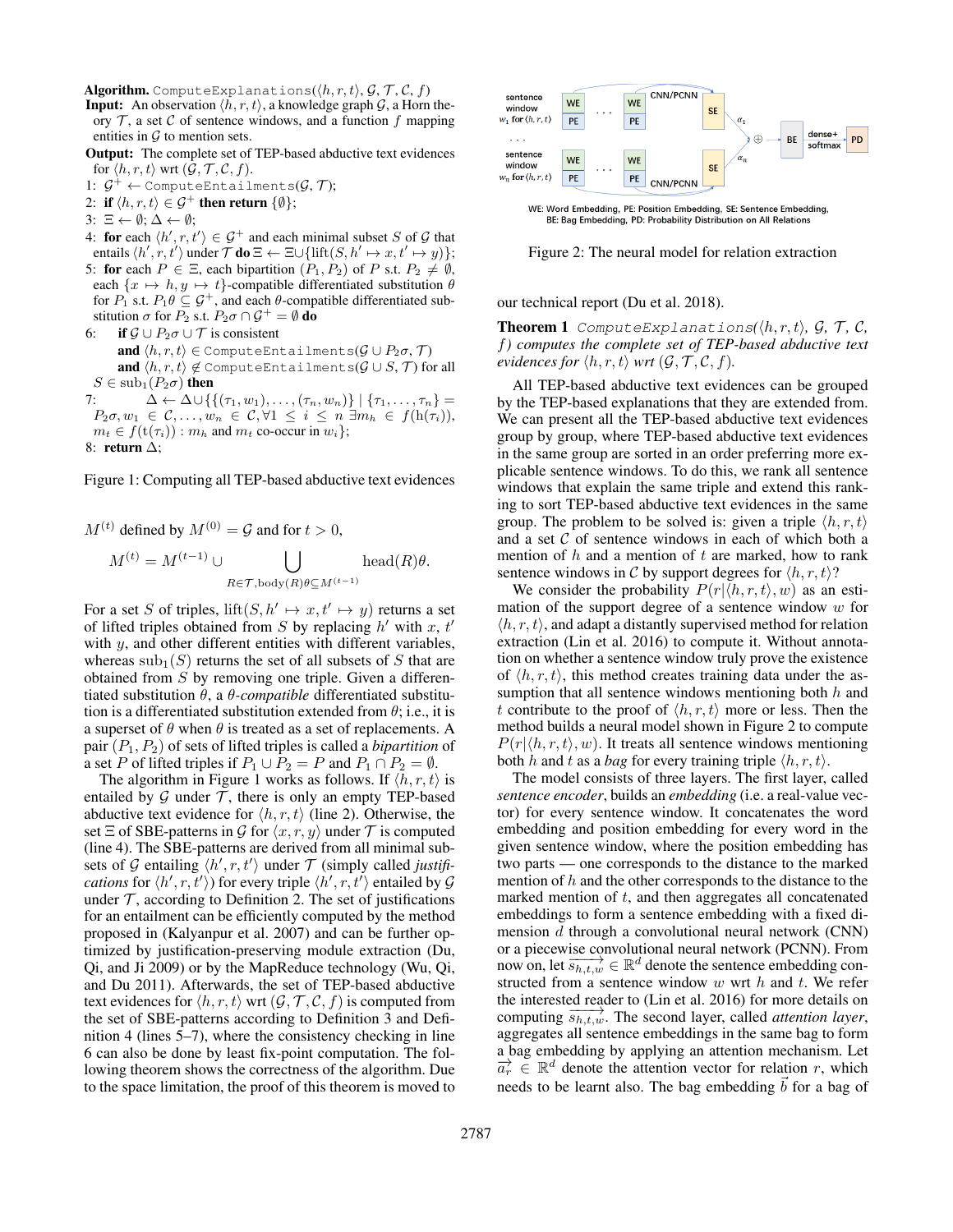sentence windows  $w_1, \ldots, w_n$  can be defined as

$$
\vec{b} = \sum_{i=1}^{n} \alpha_i \overrightarrow{s_{h,t,w_i}}, \tag{1}
$$

$$
\alpha_i = \exp(c_i)/\sum_{j=1}^n \exp(c_j), \qquad (2)
$$

$$
c_i = \overrightarrow{s_{h,t,w_i}} \cdot \overrightarrow{a_r}, \qquad (3)
$$

where  $\vec{x} \cdot \vec{y}$  is the dot product of two vectors  $\vec{x}$  and  $\vec{y}$ . The last layer, called *classification layer*, converts a bag embedding into a probability distribution on all relations through a dense sublayer and a softmax sublayer. Formally, by introducing a matrix  $\mathbf{W} \in \mathbb{R}^{m \times d}$  and a vector  $\vec{v} \in \mathbb{R}^m$  for m the number of different relations, the probability for the  $i^{th}$ relation  $r_i$ , written  $P(r_i | h, t, w_1, \dots, w_n)$ , can be defined as

$$
P(r_i|h, t, w_1, \dots, w_n) = \exp([\vec{u}]_i) / \sum_{j=1}^m \exp([\vec{u}]_j), \text{ (4)}
$$

$$
\vec{u} = \mathbf{W}\vec{b} + \vec{v}. \tag{5}
$$

In the training phase, all training triples 
$$
\langle h_i, r_i, t_i \rangle
$$
  $(1 \leq i \leq N)$  are organized as  $N$  bags  $\{(\langle h_i, r_i, t_i \rangle, w_1, \ldots, w_{n_i})\}_{1 \leq i \leq N}$ , where  $w_1, \ldots, w_{n_i}$  are all sentence windows mentioning both  $h_i$  and  $t_i$ , and then the target function  $\sum_{i=1}^N P(r_i|h_i, t_i, w_1, \ldots, w_{n_i})$  is maximized. In the prediction phase, given a test triple  $\langle h, r, t \rangle$  and a sentence window  $w$  in which both a mention of  $h$  and a mention of  $t$  are marked, the probability  $P(r|\langle h, r, t \rangle, w)$  is computed from the learnt model by ignoring the attention layer; i.e.,

$$
P(r|\langle h, r, t \rangle, w) = \exp([\overrightarrow{u'}]_{i_r}) / \sum_{j=1}^{m} \exp([\overrightarrow{u'}]_j), \quad (6)
$$

$$
\overrightarrow{u'} = \mathbf{W} \overrightarrow{s_{h,t,w}} + \overrightarrow{v}, \quad (7)
$$

where  $i_r$  denotes the index of r among all relations.

It is inappropriate to rank sentence windows for  $\langle h, r, t \rangle$ directly by  $P(r|\langle h, r, t \rangle, w)$ , because  $P(r|\langle h, r, t \rangle, w)$  has been normalized without considering other sentence windows. Instead, the support degree of a sentence window  $w$ for  $\langle h, r, t \rangle$  can be better estimated by its contribution to the proof of  $\langle h, r, t \rangle$  (i.e.  $\overrightarrow{s_{h,t,w}} \cdot \overrightarrow{a_r}$ ) as defined by Formula (3).

Let  $\gamma(\langle h, r, t \rangle, w, C)$  denote the position of w in the sorted list of all sentence windows in  $C$  mentioning both  $h$  and  $t$ , which is sorted in the descending order of  $\overline{s_{h,t,w}} \cdot \overline{a_r}$ . We define a precedence order  $\preceq_{\mathsf{TEP}}$  on two TEP-based abductive text evidences  $\{(\tau_i, w_i)\}_{1 \le i \le n}$  and  $\{(\tau_i, w'_i)\}_{1 \le i \le n}$  as

$$
\{(\tau_i, w_i)\}_{1 \le i \le n} \preceq_{\mathsf{TEP}} \{(\tau_i, w'_i)\}_{1 \le i \le n}
$$
  
\n
$$
\iff \sum_{i=1}^n \gamma(\tau_i, w_i, \mathcal{C}) < \sum_{i=1}^n \gamma(\tau_i, w'_i, \mathcal{C}) \text{ or}
$$
  
\n
$$
(\sum_{i=1}^n \gamma(\tau_i, w_i, \mathcal{C}) = \sum_{i=1}^n \gamma(\tau_i, w'_i, \mathcal{C}) \text{ and}
$$
  
\n
$$
\sum_{i=1}^n P(r_i|\tau_i, w_i) \ge \sum_{i=1}^n P(r_i|\tau_i, w'_i)),
$$
  
\n(8)

where  $r_i$  is the relation of  $\tau_i$ . Since  $\preceq_{\text{TEP}}$  is antisymmetric, transitive and has the connex property, it is a total order.

## Experimental Evaluation

We implemented the proposed methods for computing and ranking TEP-based abductive text evidences in Java, where the implementation of the method proposed in Figure 1 was optimized by module extraction (Du, Qi, and Ji 2009) and by caching sentence windows for every head-tail pair handled in line 7. There are two proposed ranking methods based on the neural model shown in Figure 2, where one (denoted *CN-NRP*) uses CNN to encode sentence windows and the other uses PCNN (denoted *PCNNRP*) to encode sentence windows. Both ranking methods employ Adam (Kingma and Ba 2014) as the stochastic optimization algorithm in the training course. To compare different ranking strategies, we also implemented three other ranking methods. The first two use only probability information to rank TEP-based abductive text evidences; i.e., in contrast to Formula (8) they define

$$
\begin{aligned}\n\{(\tau_i, w_i)\}_{1 \le i \le n} &\le \text{TEP} \{(\tau_i, w'_i)\}_{1 \le i \le n} \\
&\iff \sum_{i=1}^n P(r_i|\tau_i, w_i) \ge \sum_{i=1}^n P(r_i|\tau_i, w'_i)).\n\end{aligned}\n\tag{9}
$$

Among these two methods, one (denoted *CNNP*) uses CNN to encode sentence windows and the other uses PCNN (denoted *PCNNP*). The last method (denoted *Rand*) simply ranks TEP-based abductive text evidences in a random order.

#### Data Construction

Existing benchmark knowledge graphs do not have corresponding logical theories or text corpora from which they are extracted. It is hard to add adequate rules to these datasets and seek related text corpora for them. Thus we constructed new knowledge graphs and the corresponding logical theories from existing text corpora in a domain that we are familiar with. The domain is about character relationships in the four great classical masterpieces of Chinese literature, namely *Dream of the Red Chamber* (*DRC*), *Journey to the West* (*JW*), *Outlaws of the Marsh* (*OM*), and *Romance of the Three Kingdoms* (*RTK*). We collected triples on character relationships from e-books for these masterpieces, yielding four knowledge graphs each of which corresponds to one masterpiece. For every knowledge graph, we collected all human entities in it and sought surface names for every entity by checking the Web page of that entity in Baidu Wikipedia<sup>1</sup>. Thus we got a set of mentions (i.e. surface names) for every entity in the knowledge graphs. For each e-book, we separated it into sentences and composed a sentence window for every three consecutive sentences since we statistically found that most collected triples can be explained by consecutive three sentences. Finally, we manually built a logical theory for modeling character relationships in one masterpiece by Protege<sup>2</sup>, a well-known ontology editor. Every logical theory is originally expressed in OWL 2 RL (Grau et al. 2008), a tractable profile of OWL 2 for modeling ontologies, and then translated to a Horn theory by standard transformation. Every constructed OWL 2

<sup>1</sup> https://baike.baidu.com/

<sup>2</sup> https://protege.stanford.edu/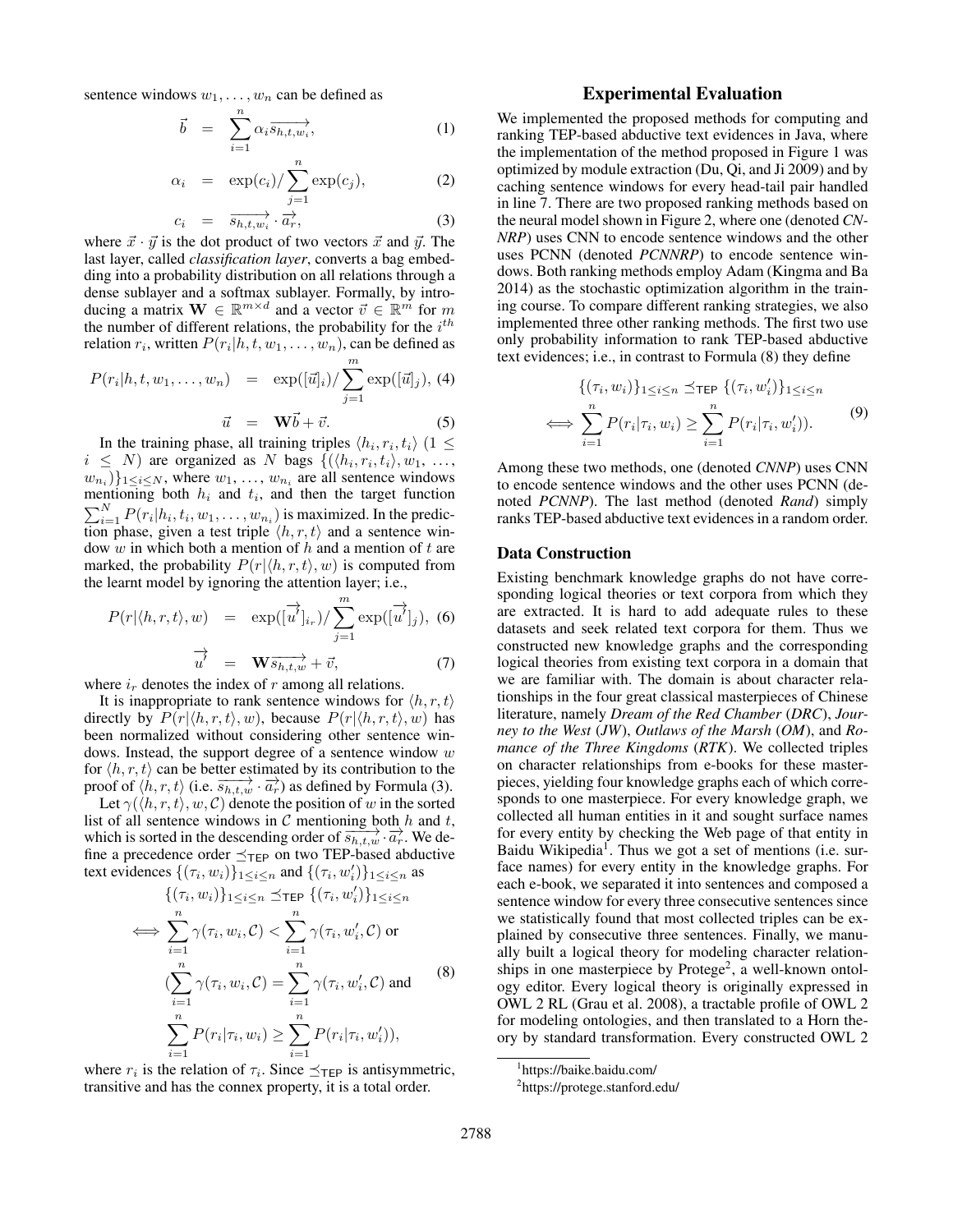RL ontology is rather complex. It contains transitivity axioms, such as one axiom declaring that relatives are transitive, as well as property chain axioms, such as another axiom declaring that daughters in law are wives of sons.

We divided each knowledge graph into a training set and a test set, where every triple in the test set is treated as an observation whose TEP-based abductive text evidences are to be computed. Initially the training set is the complete knowledge graph and the test set is empty. Afterwards the test set is enlarged by randomly picking out triples from the training set in turn, until the cardinality of the test set reaches onetenth of the cardinality of the knowledge graph or there is no triple that can be picked out, where a triple picked out should be constructed from entities and relations in the remainder of the training set and cannot be entailed by the remainder of the training set under the corresponding logical theory.

To evaluate ranking methods, the training set of a knowledge graph was extended by joining sentence windows that contain a mention of the head and a mention of the tail for every triple in it. Afterwards the training set was modified by deleting records in which the relations are not used in the test set, and then by adding records with unknown relations for every head-tail pair that has no relation in the training set and every sentence window containing a mention of the head and a mention of the tail. We call the resulting set the *TE-training set*, where TE is short for "text enhanced". We treated the training set as the input knowledge graph and computed the complete set of TEP-based abductive text evidences for every triple in the test set. We call the set of triple-window pairs each of which is contained in at least one computed TEP-based abductive text evidence the *TWtest set*. We carefully checked every triple-window pair in the TW-test set and marked it with a Boolean flag to indicate if the sentence window on the right truly explains the existence of the triple on the left. Then a computed TEP-based abductive text evidence is defined as *true* if all triple-window pairs in it are marked true in the TW-test set. Table 1 reports the statistics about all of our constructed datasets. $3$ 

### Experimental Results

The computation of TEP-based abductive text evidences was conducted in a laptop with 8GB memory and 2-core 2.5GHz CPU. The execution time for computing all TEP-based abductive text evidences for all observations ranges from 4 seconds (for JW) to 28 seconds (for OM). It can be seen from Table 1 that, for all datasets, the set of TEP-based explanations contains *nontrivial* ones that are not the given observation itself, while for all datasets but JW, there exist true TEP-based abductive text evidences that are extended from nontrivial TEP-based explanations. This means that the proposed mechanism is able to find true explanations combing both logical information and text information as expected.

The ranking of TEP-based abductive text evidences by our proposed method (CNNRP/PCNNRP) or a variant (CNNP/PCNNP) needs to learn a neural model in Figure 2

|  |  |  | Table 1: The statistics about the constructed datasets |  |
|--|--|--|--------------------------------------------------------|--|
|  |  |  |                                                        |  |

| Dataset    | #rel                       | #ent  | #train | $\overline{\text{t}}$ test | .ic comen acteu unuscle<br>#win | $\text{HTE-train}$ |
|------------|----------------------------|-------|--------|----------------------------|---------------------------------|--------------------|
| <b>DRC</b> | 45                         | 388   | 333    | 38                         | 34,530                          | 211,169            |
| JW         | 21                         | 104   | 106    | 3                          | 27,670                          | 19,006             |
| OМ         | 38                         | 156   | 178    | 19                         | 34,010                          | 298,403            |
| <b>RTK</b> | 30                         | 123   | 132    | 14                         | 29,817                          | 77,876             |
|            |                            |       |        |                            |                                 |                    |
| Dataset    | $\overline{\text{H}}$ dlog | #cons | #exp1  | #ATE                       | #true(nt)                       | #TW-test           |
| <b>DRC</b> | 110                        | 107   | 63     | 3,140                      | 57(15)                          | 1,343              |
| JW         | 94                         | 30    | 15     | 1,809                      | $\overline{59(0)}$              | 1,245              |
| <b>OM</b>  | 111                        | 47    | 122    | 6,989                      | 49(4)                           | 2,200              |

Note: #rel/#ent are respectively the number of relations/entities in the knowledge graph, #train/#test are respectively the number of triples in the training/test set, #win is the number of sentence windows, #TE-train/ #TW-test are respectively the number of records in the TE-training/TW-test set, #dlog/#const are respectively the number of datalog rules/constraints in the Horn theory, #expl/#ATE/#true(nt) are respectively the number of TEP-based explanations/TEP-based abductive text evidences/true TEP-based abductive text evidences (true ones extended from nontrivial TEP-based explanations).

from the TE-training set and then apply the learnt model to compute certain values used in Formula (8) or Formula (9). These experiments were conducted in a workstation with 64GB memory and 28-core 2.2GHz CPU. In order to learn and apply a neural model, we split a sentence window into a set of mentions of human entities and singleton characters in the remaining part. We did not split a sentence window into words because existing word segmentation tools do not work well for ancient Chinese sentences in the masterpieces. We treated every split unit as a word, where the word embedding is randomly instantiated and learnt during training of the neural model. For training the model we uniformly set the dimension for word embeddings as 100, the dimension for position embeddings as 10, the dimension for sentence embeddings as 100 for CNN and 150 for PCNN, the window size in CNN/PCNN as 2, the initial learning rate as 0.001 for Adam (Kingma and Ba 2014), the probability for applying dropout (Srivastava et al. 2014) as 0.1, and the learning epochs as 20. The execution time for learning a neural model ranges from 7 minutes (for JW) to 18 hours (for OM). On the contrary, applying the learnt model to compute ranks for all TEP-based abductive text evidences is done in 2 seconds for every dataset.

To compare the five methods for ranking each group of TEP-based abductive text evidences that have the same TEPbased explanation, we introduce two metrics from the field of Information Retrieval. The first metric, written  $Rank_{\min}$ , is defined as the minimum rank of true TEP-based abductive text evidences in the sorted list of a group of TEP-based abductive text evidences. The smaller  $Rank_{\min}$  is, the earlier people can see true explanations, thus the better the sorted list is. The second metric, written NDCG (short for Normalize Discounted Cumulative Gain), is defined as the ratio of

 $3$ All datasets mentioned in Table 1 and our constructed OWL 2 RL ontologies are available at http://dataminingcenter.net/papers/ AAAI-19-data.zip.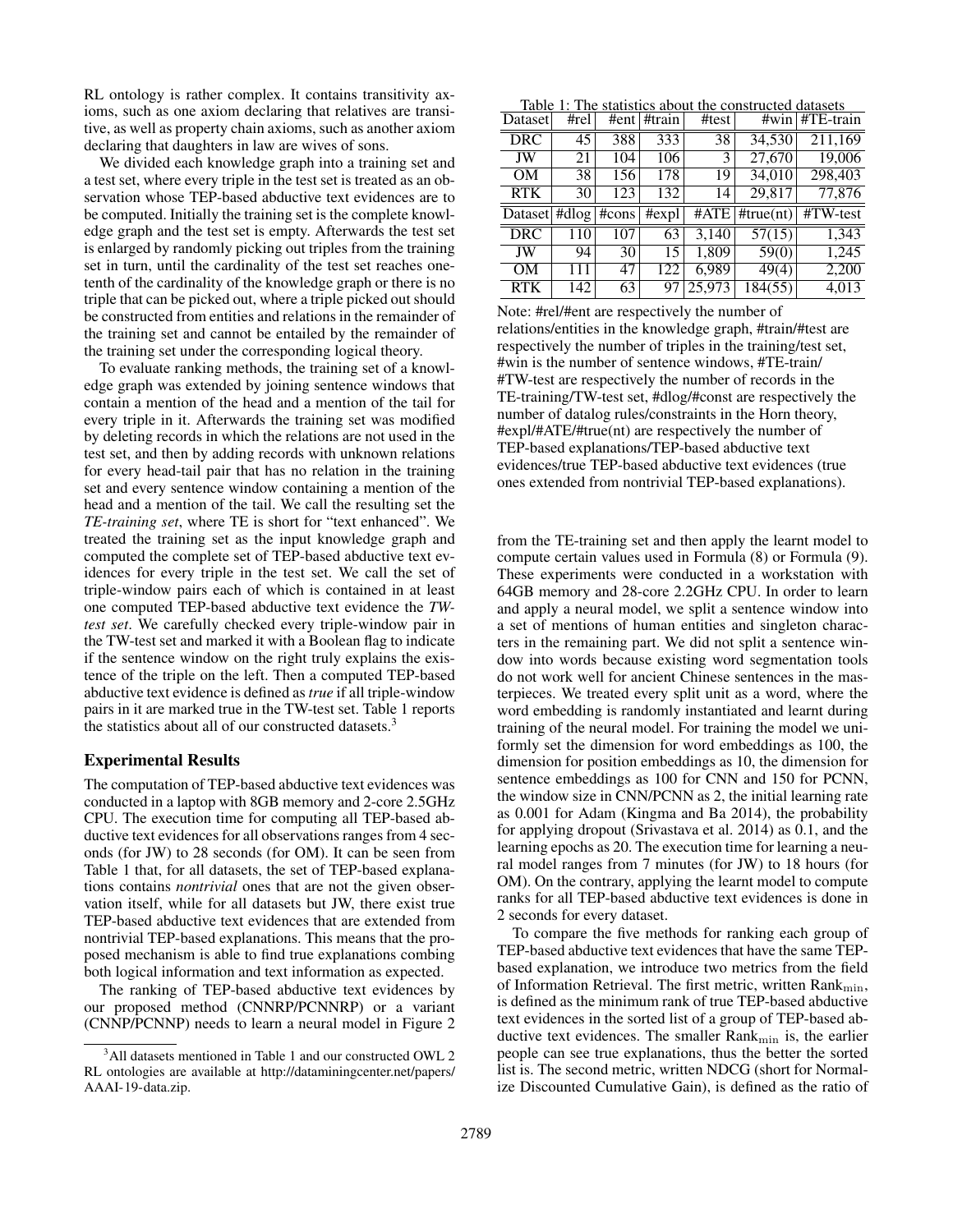Table 2: The performance measured by average  $Rank_{min}$ 

|            |        | Dataset CNNRP PCNNRP CNNP PCNNP |              |                            | Rand  |
|------------|--------|---------------------------------|--------------|----------------------------|-------|
| DRC.       | 12.714 |                                 |              | 6.524 25.095 20.095 34.331 |       |
| TW.        | 4.000  |                                 | 4.500 19.500 | $22.500\overline{10.333}$  |       |
| <b>OM</b>  | 3.825  | 4.875                           | 6.173        | 6.753                      | 6.361 |
| <b>RTK</b> | 4.786  | 6.071                           | 8.286        | 6.571                      | 9.333 |

Table 3: The performance measured by average NDCG

|            |       | Dataset CNNRP PCNNRP CNNP PCNNP Rand |                         |                                       |  |
|------------|-------|--------------------------------------|-------------------------|---------------------------------------|--|
| DRC.       | 0.553 |                                      | $0.595 \mid 0.535 \mid$ | $0.512 \mid 0.327$                    |  |
| <b>IW</b>  | 0.543 | 0.541                                | 0.4721                  | $0.\overline{480}\,\overline{)0.504}$ |  |
| OМ         | 0.596 | 0.571                                | 0.529                   | $0.491 \mid 0.543$                    |  |
| <b>RTK</b> | 0.664 | 0.614                                | 0.607                   | 0.602   0.417                         |  |

the discounted cumulative gain (DCG) of the current sorted list to the DCG of the ideal sorted list where all true TEPbased abductive text evidences are ranked at top places. The value of NDCG is ranged from 0 to 1. The larger NDCG is, the closer the sorted list is to the ideal one, thus the better the sorted list is. Formally, NDCG is defined as

NDCG = 
$$
\frac{\text{DCG}}{\text{IDCG}} = \frac{\sum_{i=1}^{n} \frac{\text{rel}_i}{\log_2 i + 1}}{\sum_{i=1}^{m} \frac{1}{\log_2 i + 1}},
$$
 (10)

where  $n$  is the number of TEP-based abductive text evidences, m is the number of true TEP-based abductive text evidences, and rel<sub>i</sub> = 1 if the  $i<sup>th</sup>$  TEP-based abductive text evidence in the sorted list is true or  $rel_i = 0$  otherwise.

Table 2 and Table 3 report the average  $Rank_{\min}$  and the average NDCG, respectively, for all groups of TEP-based abductive text evidences, where the best value achieved by all compared methods is displayed in bold and the value for the random method (Rand) has been averaged by 10 random runs. It can be seen that, ranking sentence windows by their contributions to the proof of the corresponding relation which are computed by an attention mechanism is much effective than random ranking or ranking by their probabilities on inferencing the corresponding relation, in giving true TEP-based abductive text evidences high-ranks. Ranking by probabilities is sometimes worse than random ranking, because the computed probabilities have been normalized locally and the comparison result between two normalized probabilities for a pair of sentence windows may not truly reflect the comparison result between two support degrees for the same pair of sentence windows.

## Related Work

This work is most related to those studies addressing the automatic seeking of external evidences to validate triples in a knowledge graph. The DeFacto (Deep Fact Validation) approach (Gerber et al. 2015) validates triples by finding trustworthy sources for them on the Web. It transforms triples into natural language sentences and retrieves web pages mentioning these sentences by a web search engine. The TTA (Triples Accuracy Assessment) approach (Liu, d'Aquin, and Motta 2017) validates triples by finding consensus of matched

triples from other knowledge graphs. Either of the above approaches exploits evidences of a single type and does not consider logical information. As far as we know, our proposed approach is the first one that combines logical information and textual information to validate triples.

By treating a knowledge graph as an ABox and a logical theory as a TBox, the problem of computing abductive explanations for a triple can be viewed as a problem of ABox abduction (Elsenbroich, Kutz, and Sattler 2006) in description logics (DLs) (Baader et al. 2003) which are fragments of first-order logic. ABox abduction aims to compute *explanations* for an *observation*, where the observation is usually an ABox assertion which can be treated as a triple, and an explanation is a set of ABox assertions whose addition to a consistent DL knowledge base (KB) made up of a TBox and an ABox enforces entailment of the observation while keeping the KB consistent. Existing methods for ABox abduction are restricted to specific DLs. An early study for ABox abduction (Peraldi et al. 2007) proposes a backward inference method. It restricts the TBox axioms to specific forms and does not guarantee minimality for the output explanations. To compute all minimal explanations in an  $ALC$  KB, the study (Klarman, Endriss, and Schlobach 2011) proposes a method based on resolution and tableau. A subsequent study (Halland and Britz 2012) proposes a purely tableaux-based method for ABox abduction in ALC. Another study (Ma et al. 2012) extends the method proposed in (Klarman, Endriss, and Schlobach 2011) to work for ALCI KBs. All the above methods do not guarantee termination in computing all minimal explanations. In (Du et al. 2011) the termination problem is tackled by restricting explanations to be constructed from a finite vocabulary. A sound and complete method is accordingly proposed to compute all minimal explanations in Horn- $\mathcal{SHIQ}$  KBs. It is later extended by (Wang et al. 2015) to handle OWL 2 EL KBs. In (Du, Wang, and Shen 2014) a tractable method for ABox abduction is proposed. It only works for KBs that are first-order rewritable. In (Del-Pinto and Schmidt 2017) a forgetting based method for ABox abduction in  $ALC$  is proposed. In contrast to the above methods, we propose a novel method for computing certain minimal explanations, where SBE-patterns are introduced to confine the structure of minimal explanations. It is applicable to many fragments of first-order logic including DLs as long as a reasoner for the fragment exists to perform consistency checking or entailment checking.

This work addresses not only how to compute abductive explanations but also how to rank abductive text evidences that are extended from abductive explanations. The proposed ranking methods rely on an attention mechanism for weighting different sentence windows that contribute to explaining a given triple. Hence any attention-based method for distantly supervised learning of relation extraction models, besides (Lin et al. 2016), can be employed in this work. We refer the interested reader to (Kumar 2017) for more neural models for relation extraction.

## Conclusions and Future Work

To validate new triples in a growing knowledge graph, we have proposed a new kind of explanations namely abductive